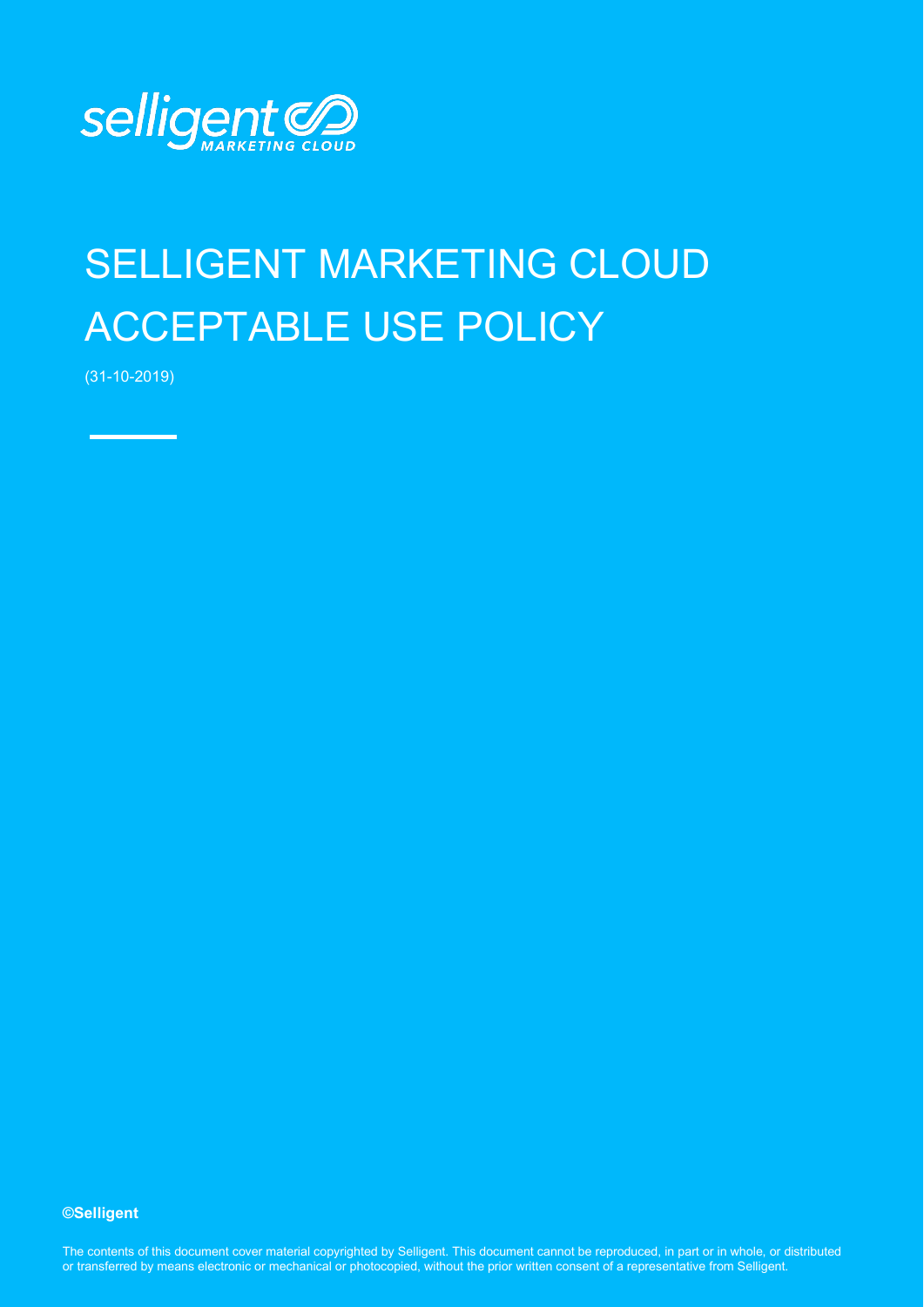This Acceptable Use Policy ("AUP") sets forth required actions and practices, as well as those actions and practices that are unacceptable and prohibited, respecting the use of any product or service created, developed, sold, licensed, delivered, supplied or performed by Selligent Marketing Cloud ("Selligent"), whether directly or through another party, and under a signed agreement or otherwise, including the Platform, Subscription Services, use of the Selligent GRID, and any components thereof (each a "Selligent Product"). Selligent Products, including Selligent GRID, rely on pools of shared IP addresses, all individual actions taken by a single Client can potentially impact on our systems as a whole, as such this AUP is written to protect the interests of public and private entities and individuals providing services on and using the Internet, and the reputation and goodwill of Selligent with such parties, the stability and the availably of Selligent Products, and Selligent intends it to be interpreted for such purpose(s).

Client will ensure its personnel and affiliates and customers authorized to use a Selligent Product, if any, agree to and abide by this AUP; and will remain responsible for violations of this AUP by its personnel and affiliates.

Client shall promptly notify Selligent of any known or suspected violation of this AUP by any User, entity or individual, using the then-current business and/or technical contact information established between Selligent and Client.

1. Client may not use a Selligent Product to directly or indirectly send, transmit, handle, distribute or deliver: (a) unsolicited email in violation of applicable laws ("spam" or "spamming" as defined by Spamhaus (see [https://www.spamhaus.org/consumer/definition/\)](https://www.spamhaus.org/consumer/definition/); (b) email to an address obtained via Internet harvesting methods or any impermissible electronic collection of address or other information; (c) email to an address that is incomplete, inaccurate and/or not updated for all applicable opt-out notifications, using best efforts and best practices in the industry, nor may Client or any User assist in any such actions, nor engage or enlist another to do so; or (d) send any mails that violate the Controlling the Assault of Non-Solicted Pornography and Marketing Act , 15 U.S.C. sec. 7701 et seq. (the "CAN-SPAM act") or similar laws. Email is not "unsolicited commercial email" within the meaning of this AUP if it complies with all provisions of the CAN-SPAM Act.

2. Client agrees that any use of a Selligent Product will comply with all applicable laws and regulations. Client is responsible for determining whether Selligent's Products are suitable for use considering any laws or regulations applicable to Client (i.e. HIPAA, GLBA, GDPR, CCPA, CASL, Directive on Privacy and Electronic Communications or other applicable laws and/or regulations). Further, Client may not use any Selligent Products for any unlawful or discriminatory activities including, but not limited to, acts prohibited by the Federal Trade Commission Act, Fair Credit Reporting Act, CAN-SPAM Act, Equal Credit Opportunity Act, or other laws that apply to commerce.

3.In addition, and without limitation to any preceding paragraph, Client may not directly or indirectly send, transmit, handle, distribute or deliver any email using a Selligent Product (nor assist in any such action, nor engage or enlist another to do so) with content, or in a manner that: (a) is threatening, abusive, harassing, or defamatory; (b) is deceptive, false, misleading, fraudulent or pursuing criminal or otherwise unlawful purposes; (c) is invasive of another's privacy; (d) contains vulgar, obscene or indecent material; (e) infringes a third party's intellectual property right(s); (f) violates export control laws and/or regulations; (g) violates the usage standards or rules of an entity affected by Client's use, including without limitation any ISP, ESP, or news or user group (and including by way of example and not limitation circumventing or exceeding equipment use rights and restrictions and/or location and path identification detail); (h) is legally actionable between private parties and/or (i) is in violation of any applicable local, state, national or international law or regulation.

4. In addition, and without limitation to any preceding or subsequent paragraph, Client warrants and represents that while using any Selligent Service, it will: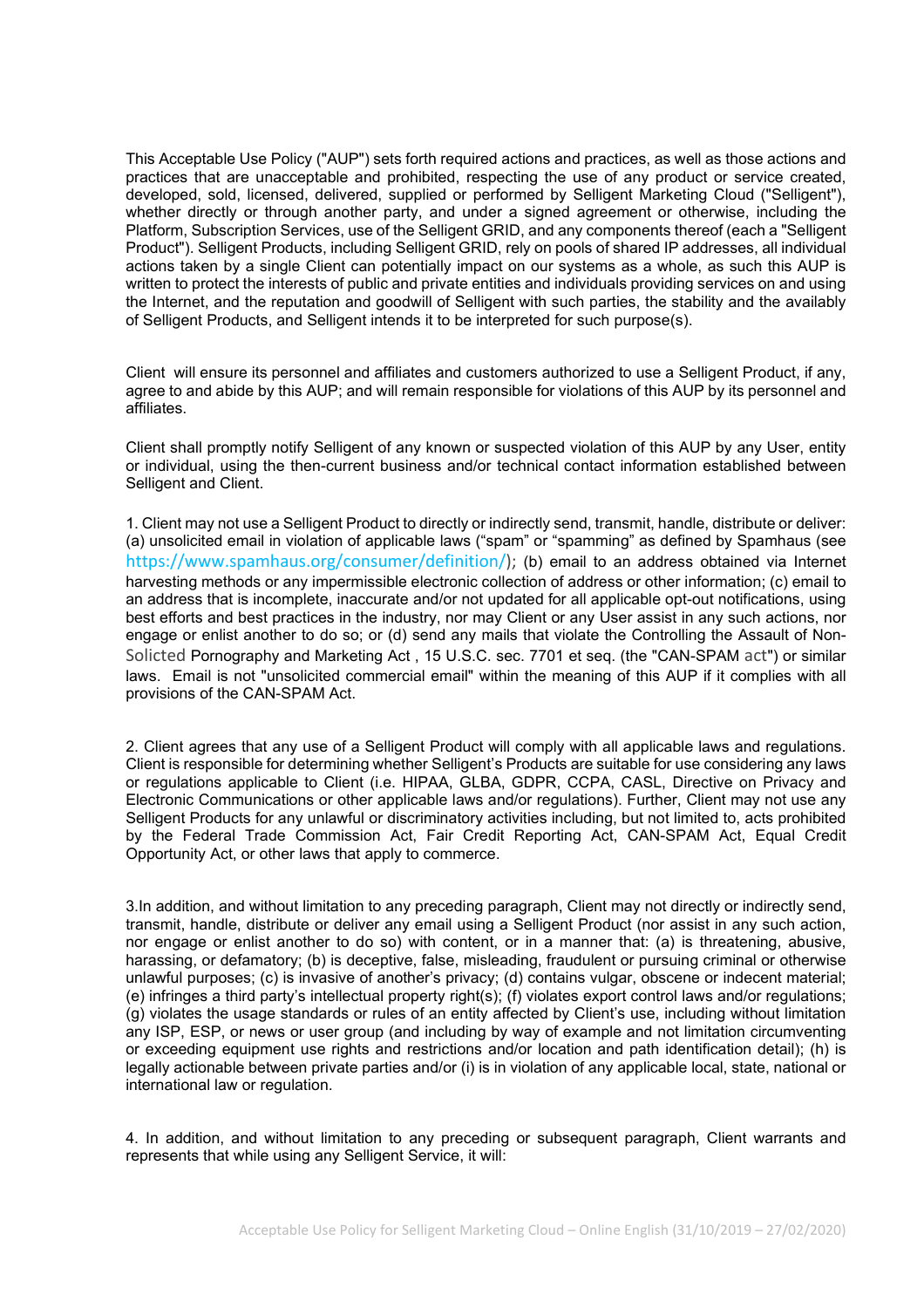**(a)** use commercially reasonable security precautions, including encrypting any Consumer Data transmitted to Selligent and/or any of its Affiliate's servers or storage devices;

**(b)** cooperate with Selligent's reasonable investigations of services outages, security problems and/or any suspected breach of this Agreement, including all Exhibit(s) and Service Orders;

**(c)** include the recipient's e-mail address in the body of the message or in the "TO" line of the e-mail;

**(d)** upon request, or as needed throughout the term, respond to any third-party complaints, promptly provide any available information documenting the business relationship or consent of the involved parties and otherwise reasonably cooperate in responding to complaints and mitigating the effects related to such complaints on applicable third-party cloud hosting provider's networks or Selligent's provision of the Service(s);

**(e)** post a privacy policy for each domain named in or associated with each mailing;

**(f)** post an e-mail address for complaints (such as abuse@yourdomain.com) in a conspicuous place on each website named in or associated with each mailing and promptly respond to messages sent to such address;

**(g)** not alter or obscure mail headers or assume a sender's identity without the sender's explicit permission;

**(h)** honor revocations of consent or unsubscribe requests, and notify recipients of the same;

**(i)** properly handle and process notices sent to Client by any person claiming Client Data violates such person's rights;

**(j)** comply with any applicable laws, rules or regulations governing the Use of the Selligent Platform and Services; and

**(k)** not to store any data in the Platform that would violate the security, stability or integrity of any network, computer, communications system, software application, network or computing device.

5.Client agrees not to use a Selligent Product in connection with conduct that, whether intentional or unintentional and with or without a disruptive or malicious manner, intent or purpose, impacts the normal functioning, operation, privacy, integrity or security of another's account(s), domain name(s), URL(s), website(s), network(s), system(s), facilities, equipment, data, other information or property, or business operations, or gains unauthorized access to, or uses, monitors or makes an unauthorized reference to, any such item(s) without such party's express prior consent. Client agree to not use the Platform or Services to send or store material (including meta-tags, hyperlinks, deeplinks or comparable references) which is infringing, libelous, contrary to public order or common decency (including pornographic material) or otherwise unlawful or tortious, including material harmful to children or violative of any third-party privacy rights. Examples, without limitation of such prohibited actions include, hacking, spoofing, denial of service, mailbombing and/or sending any email with that contains or transmits any virus or propagating worm(s), trojan horses, malware (whether spyware, adware or other such file or program), or other harmful computer code, files, scripts, agents or programs.

6. In addition, and without limitation to any preceding paragraph, Client warrants each email address provided by Client to Selligent for use by Selligent in providing a Selligent Product complies with the preceding paragraphs. Client acknowledges and agrees Selligent has no liability to it or any other party for use of any data or information as provided to Selligent by Client for the use for which it was provided.

7. Client agrees, except to the extent express prior written permission has been given for any such use, not to use any name, logo, tagline or other mark of Selligent or a Selligent Product, or any identifier or tag generated by a Selligent Product: (a) as a hypertext link to any website or other location (except as provided for or enabled expressly by Selligent), or (b) to imply identification with Selligent as an employee, contractor, agent or other similar representative capacity. Client also agrees not to remove or alter any such items as may have been provided or enabled by Selligent.